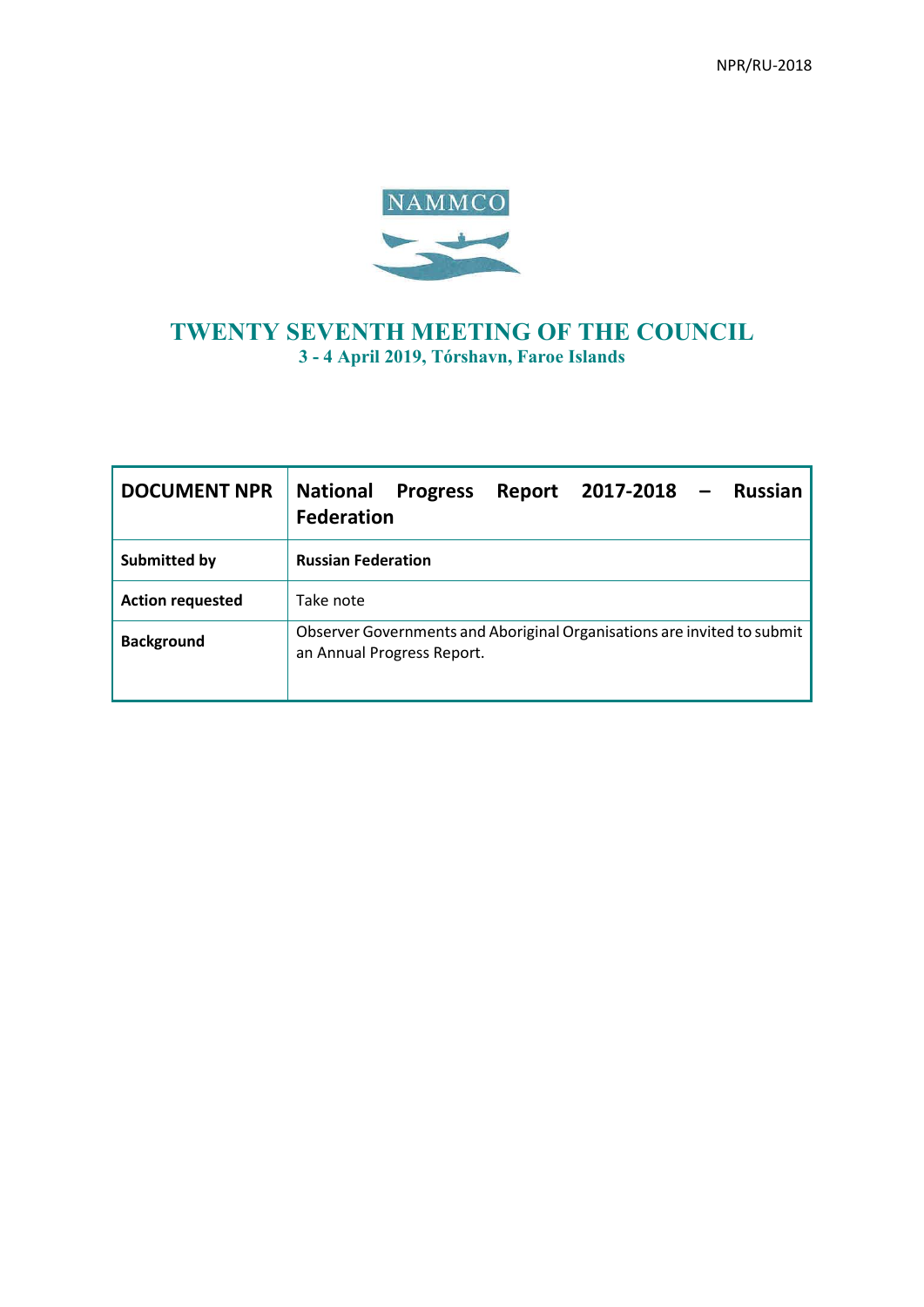# **RUSSIAN NATIONAL PROGRESS REPORT FOR THE 25th SC NAMMCO MEETING**

# **RESULTS OF MARINE MAMMALS RESEARCH IN THE NORTH ATLANTIC IN 2017-2018**

*(PREPARED ON BASE OF RESEARH BY THE N.M. KNIPOVICH POLAR RESEARCH INSTITUTE OF MARINE FISHERIES AND OCEANOGRAPHY (PINRO) IS CARRIED OUT)* 

> Vladimir Zabavnikov, Head of PINRO North Atlantic Laboratory

# **I INTRODUCTION**

Below presented proceeding prepared under requirements and structure by the NAMMCO Secretariat prepared for the 25<sup>th</sup> SC NAMMCO Meeting.

This Report is presented results of the Russian marine mammal research (Cetacean and Pinnipeds) in the North Atlantic that include following areas:

- NAFO and NEAFC Regulatory Areas (briefly NAFO and NEAFC),
- the Irminger Sea,
- waters which surround the Greenland eastern part (Eastern Greenland), the Norwegian and the Barents Seas.

Here will be presented results of marine mammal research that were carried out by PINRO only in 2017, and also information about research and surveys for 2018 are presented. Results for 2018 cannot be presented this proceeding, it is ongoing (current) research.

The main purpose this research is studying of Cetacean and Pinnipeds place and role in marine ecosystems and in the first their preying to fish species and other marine organisms in fisheries activities from one side, and from other side, estimation of climatic change and anthropogenic factors influence to marine mammals. During research carrying out in 2017 traditionally made following main work directions:

1. In open sea (marine research) collected data about marine mammal meetings (distribution and numbers) as part of marine ecosystem complex research including oceanographic data, acoustic sounding, making special trawling - expedition works (surveys and observations), so named dedicated research;

2. Marine mammals accounting (location and numbers) specially taught observers or PINRO specialists onboard fisheries vessels (F/V) – additional (extra) research (other studies).

Besides, various marine mammal research carry out in the Russia some Scientific-Research Institute (SRI) and Institution by National Academy of Science, SRI Ministry of Environmental Resources, and also make monitoring research by difference companies which work and exploit shelf of hydrocarbon raw materials in the Barents and Kara Seas.

# **II RESEARCH IN 2017**

### **a. Species/Stock studied**

Cetacean

*a). Baleen whales:*

- fin whale (*Balaenoptera physalus*),
- humpback whale (*Megaptera novaeangliae*),
- minke whale (*Balaenoptera acutorostrata*),
- bowhead whale (*Balaena mysticetus*);

*b). Toothed whales:*

- sperm whale (*Balaena mysticetus*),
- white-beaked dolphin (*Lagenorhynchus albirostris*),
- harbour porpoise (*Phocoena phocoena*),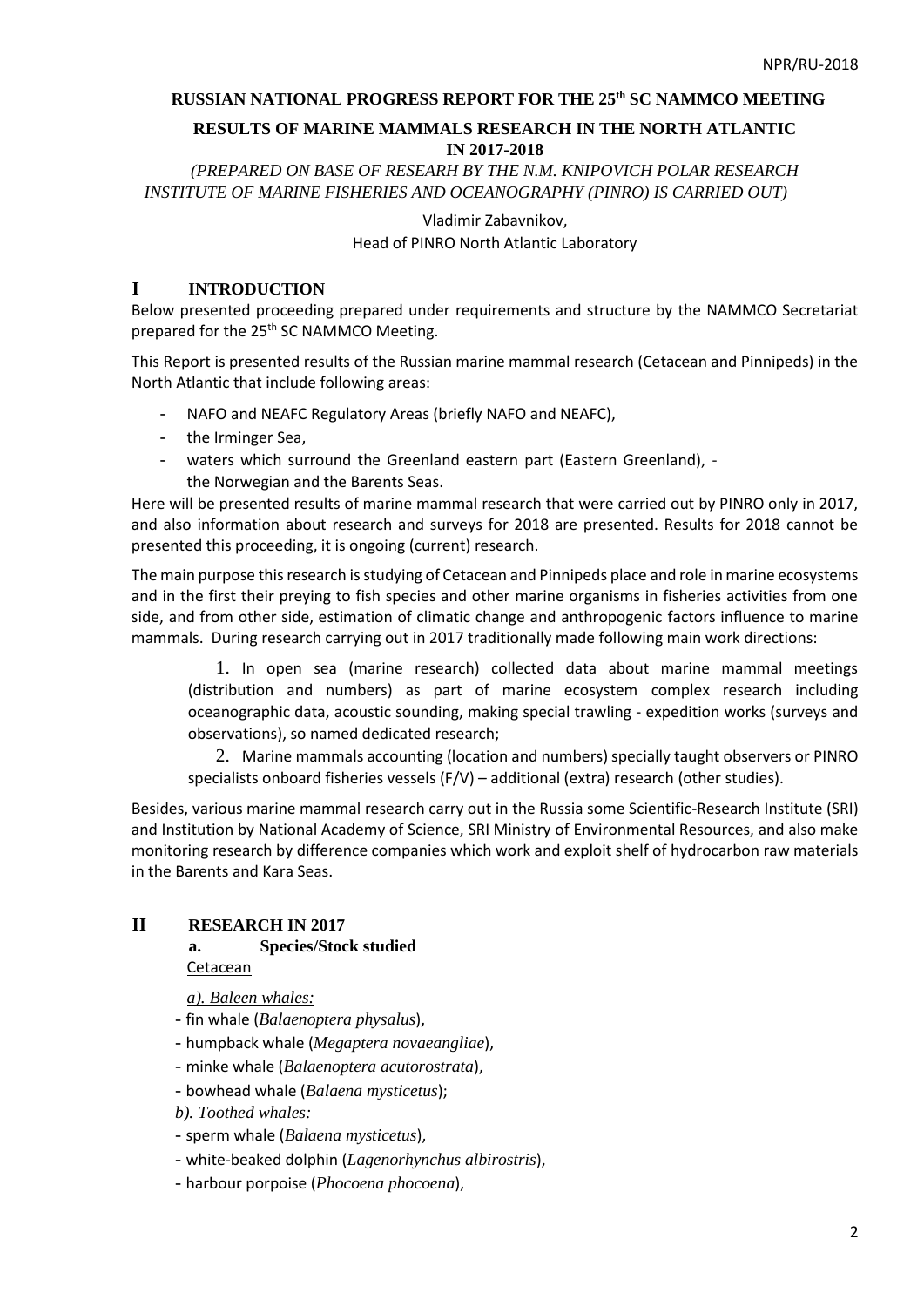- common dolphin (*Delphinus delphis*),
- pilot whale (*Globicephala melaena*),
- killer whale (*Orcinus orca*),
- northern bottlenose whale (*Hyperoodon ampullatus*).

### Pinnipedia

- harp seal (*Phoca groenlandica*),
- harbor seal (*Phoca vitulina*).

# **b. Field Work (e.g. sighting, tagging, scientific catches)**

Marine mammal sightings during International ecosystem survey in the northern seas (IES) were carried out from *24 May to 17 June*. This research onboard research vessel (R/V) "Fritjof Nansen" was made. PINRO research area was the Barents Sea southwestern part. Total length of transect when observations were made was more than 2 700 miles, and square was 2 150 miles<sup>2</sup>.

During *24 August – 17 October* marine mammal sightings in carrying out of annual joint Russian-

Norwegian ecosystem survey (BESS) was made. This research onboard R/V "Vilnius" was carried out. PINRO research area was from the Kola Peninsula coast to Franz-Josef Land (FJL) Archipelago and between 33<sup>o</sup>E and coast of Novaya Zemlya Archipelago including the Pechora Sea. Total transect numbers was 259 and square where observations were carried out was 9 000 miles<sup>2</sup> in transect total length some less than 8 100 miles.

# **c. Laboratory work**

No.

# **d. Other studies**

This kind of activity carried out by PINRO specialists or special taught observers who are onboard F/V as observers, i.e. their main task was make ichthyology works. This reason marine mammal sightings carried out not some regular and not in transects. Nevertheless, these works for observers are obligatory and carry out them in all fisheries works onboard vessels where they are.

Same works carried out in following times that include total cruise duration:

*26 December 2016 – 14 March 2017* – onboard F/V "Oma", NAFO (Flemish-Cap Bank southwestern slope, Division 3M; Grand Newfoundland Bank (GNB) southwestern slope, Division 3O) and NEAFC (Rocoll Hills area);

*17 March – 26 April* – onboard F/V "Zvezda Murmana", NAFO (Flemish-Cap Bank southwestern slope, Division 3M and GNB northeastern slope, Division 3L); *1 April – 4 May* – onboard F/V "Oma", NEAFC (Rocoll Hills area);

*18 April – 14 June* and *15 June – 25 July* – accordingly onboard F/V "Alexey Anichkin" and F/V "Osveyskoe", the Irminger Sea and Eastern Greenland;

*18 August – 17 September* – onboard "Melikart-2", NAFO (GNB northeastern slope, Division 3L and GNB southwestern slope, Division 3N).

### *e.* **Research results**

### FIELD WORK (E.G. SIGHTING, TAGGING, SCIENTIFIC CATCHES)

During **IES** carrying out in area of PINRO research only Cetacean were recorded, it were as Baleen whales (fin whale and humpback whale) as Toothed whales (white-beaked dolphin). Cetacean total numbers was 183 individuals in 46 meetings. Scheme of observed Cetacean distribution in Figure 1 is presented.

*Fin whale* as single was recorded and one time as couple in the Kopytov and the Norwegian Trough Regions. In total 5 individuals (3% from total animals numbers) were met. Here aggregations of macroplancton and fry difference fishes were recorded. In comparison with 2015 and 2016 in 2017 fin whale numbers the same area was less. The main reason that was not observation carrying out all day.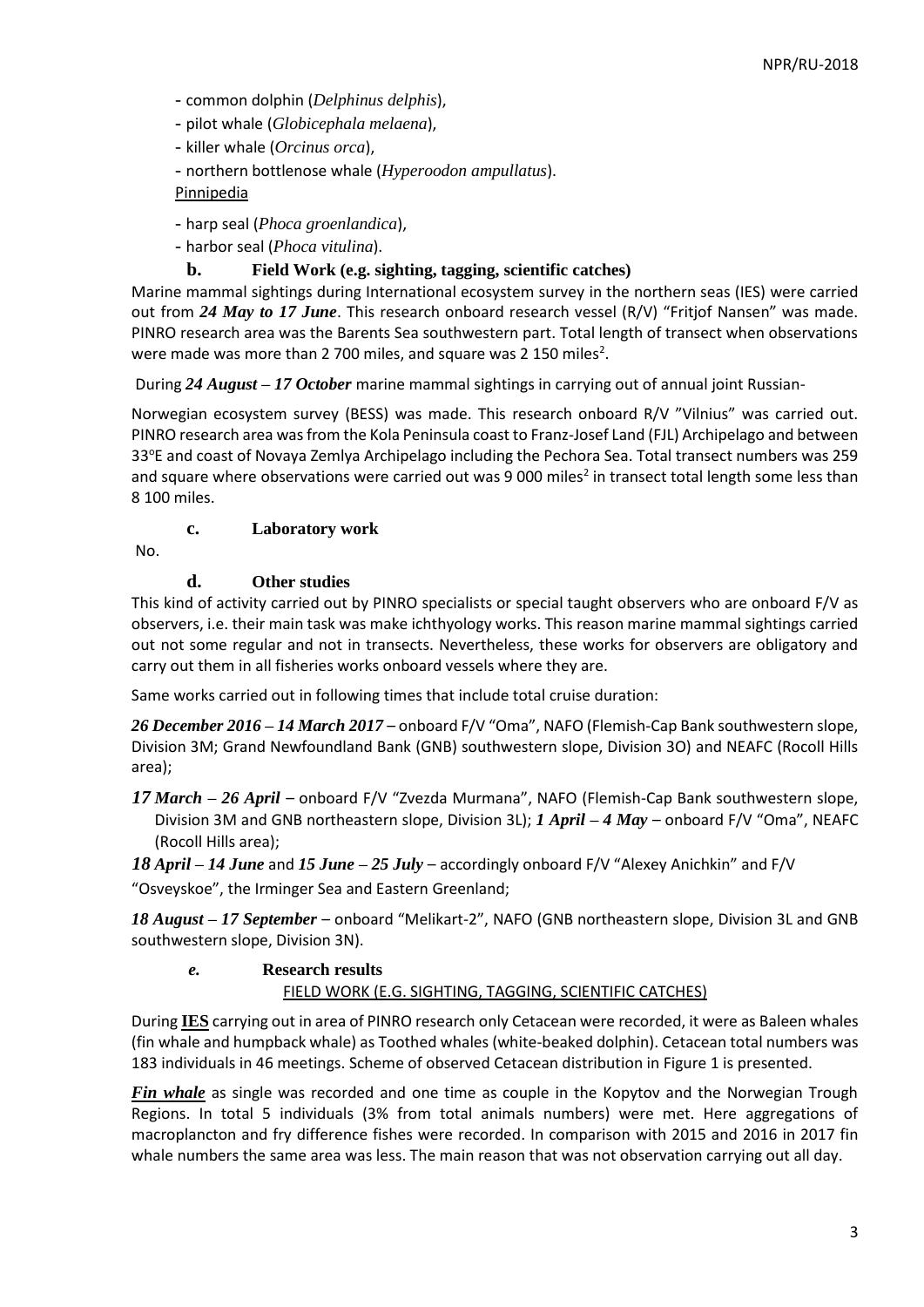*Humpback whale* as single and one time as couple, in total 6 individuals (3% from total animals numbers), in Rybachiya Bank and Kopytov Regions were recorded. Here humpback whale consumed macroplancton and fry difference fishes.

*White-beaked dolphin* as in previous years was most numerous species among all recorded marine mammal (77% from all meetings and 94% from total marine mammal numbers) in total whitebeaked dolphin was 172 individuals. This species as single as local groups to 15 individuals maximum was observed. All met animals on capelin aggregations were recorded.



Figure 1 – Marine mammal distribution in IES carrying out of PINRO research area

During **BESS** carrying out in area of PINRO research 5 marine mammal species were recorded, all of them were Cetacean. It were as Baleen whales (minke whale, fin whale and humpback whale) as Toothed whales (white-beaked dolphin and harbour porpoise) in total numbers 258 individuals. Information about that in table and Figure 2 are presented below.

As can see from table and Figure 2 the most numerous among all recorded marine mammal was whitebeaked dolphin. It is tradition for this area and time of year. The most meeting this Cetacean species closely capelin aggregations with difference density were observed, and it was in west and central parts of research area between 74°N and 79°N. The most large local groups this Cetacean (to 40 pieces in each) in the Persey Hills were recorded.

As can see from table and Figure 2 second Toothed whale species was harbour porpoise who was met 3 times (two times as couple and one time as single). Area of meetings this Cetacean were Central Trough and North-Kaninskaya Bank. Here harbour porpoise closely herring aggregations were recorded.

Among Baleen whales the most numbers recordings were for minke whale (look table and Figure 2). This species as single in wide research area was distributed. The most meeting numbers between Archipelagos FJL and Spitsbergen, and closely Admiraltejstvo Peninsula in Novaya Zemlya Archipelago were recorded. Here capelin and polar cod aggregations were observed. In the Barents Sea southern and southeastern parts minke whale rarely was met, and here this Cetacean closely herring and fry cod fish species aggregations were recorded.

Second in numbers of Baleen whales species observations was humpback whale (look table and Figure 2). This species one time as small local group (3 pieces) closely FJL Archipelago was observed, in other cases this Cetacean as single was recorded. In all humpback registration places mixed capelin and polar cod aggregations was observed, and in Central Trough also herring aggregations were met.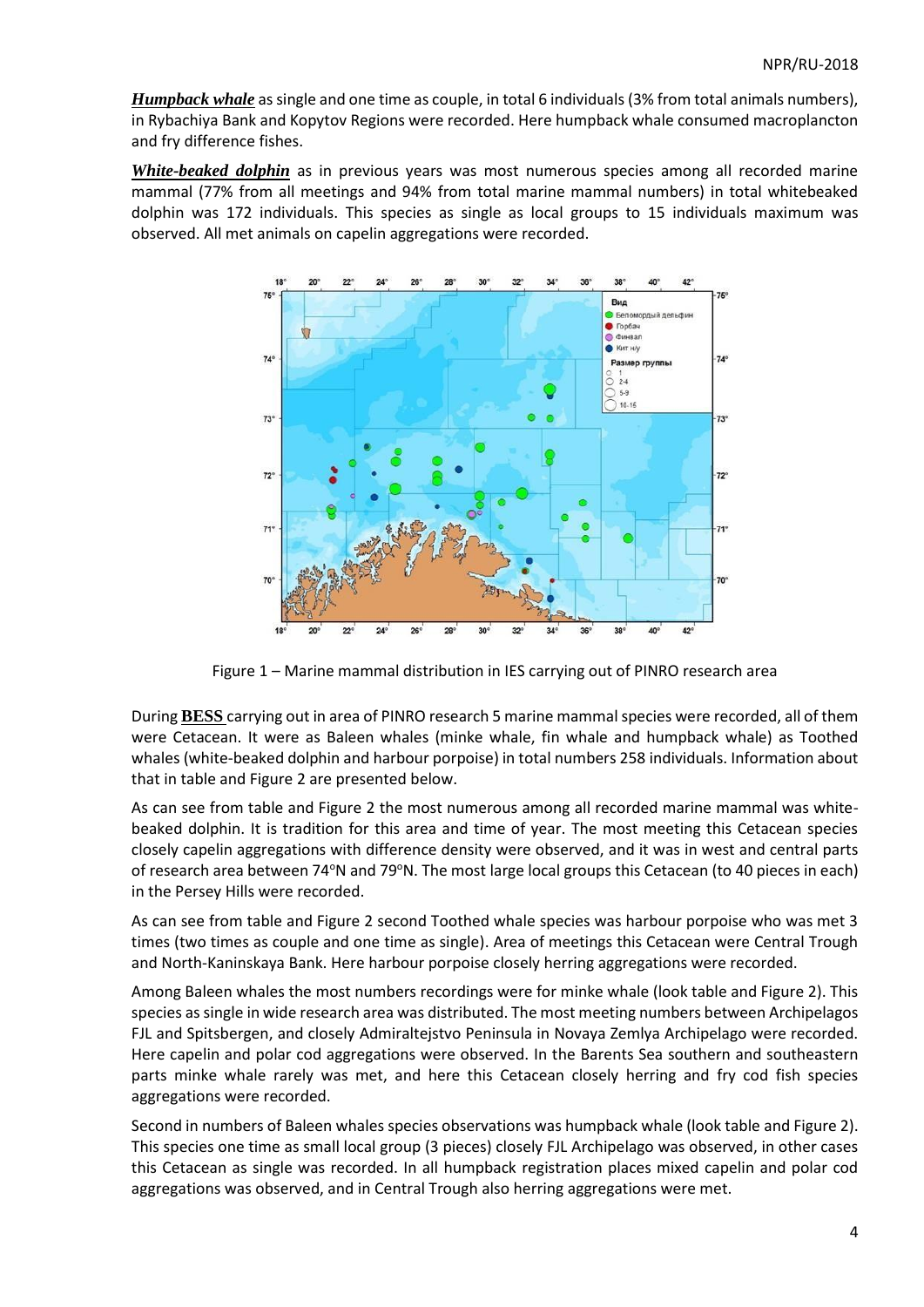As can see from table and Figure 2 third of Baleen whales representative was fin whale who was recorded in area closely Kanin Nos Peninsula (the same place as for minke whale and horbour porpoise, in Persey Hills area (among white-beaked dolphin) and between Archipelagos FJL and Spitsbergen (together with minke whale and humpback whale) i.e. accordingly herring, capelin and mixed capelin and polar cod aggregations.

| <b>Species</b>       | Num ers |      | <b>Meetings</b>     |      |
|----------------------|---------|------|---------------------|------|
|                      | piece   | %    | numbers of meetings | %    |
| Minke whale          | 22      | 8.5  | 22                  | 30.5 |
| Fin whale            |         | 1.6  |                     | 4.2  |
| Humpback whale       |         | 2.7  |                     | 5.5  |
| White-beaked dolphin | 220     | 85.3 | 40                  | 55.6 |
| Harbour porpoise     |         | 1.9  |                     | 4.2  |
| Total                | 258     | 100  |                     | 100  |

Table – Marine mammal species and numbers which were recorded in PINRO research area during BESS



Figure 2 – Marine mammal distribution in BESS carrying out of PINRO research area

During BESS in PINRO research area the same as in two previous years traditional in summerautumn harp seal density aggregations were not met, also polar bears was not observed. The main reason this situation was ice edge position which was far to north from many years (climatically).

#### OTHER STUDIES

During fisheries activity onboard *F/V "Oma" in 26 December 2016 – 14 March 2017* (NAFO, Divisions 3L, 3O and NEAFC, Rocoll Hills area) 48 marine mammal individuals in 9 meetings were recorded. Among them were 6 Cetacean species (sperm whale, white-beaked dolphin, bowhead whale, pilot whale, common dolphin and killer whale) and 1 – Pinnipeds (common seal).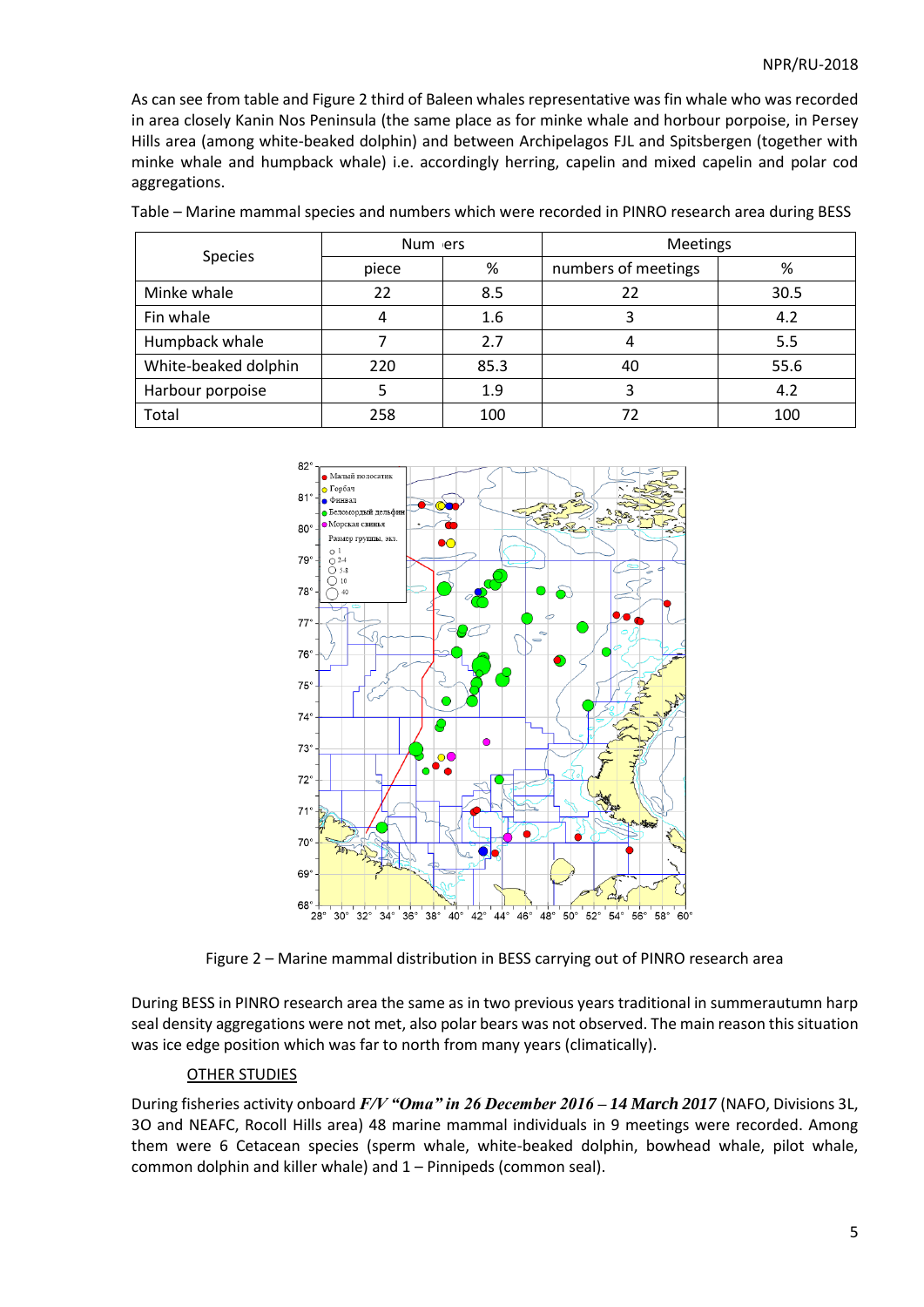a). In NAFO 24 marine mammals individuals were met, among them 23 pieces - Cetacean (sperm whale – 5 pieces, white-beaked dolphin – 10 pieces, bowhead whale – 1 piece, pilot whale – 7 pieces) and 1 piece – Pinnipeds (common seal – 1 piece);

b). In NEAFC 24 marine mammal individuals were recorded, all of them Cetacean (common dolphin – 22 pieces and killer whale – 2 pieces).

During fisheries activity onboard *F/V "Zvezda Murmana" in 17 March – 26 April* (NAFO, Divisions 3M and 3L) 78 marine mammal individuals in 14 meetings were recorded. Among them 3 species were Cetacean (sperm whale, pilot whale, white-beaked dolphin) and 1 – Pinnipeds (harp seal). The most numerous among all marine mammal was white-beaked dolphin, he mat two times as local groups in 10 and 20 individuals in each, and both times in trawl lifting. Sperm whale and pilot whale total numbers accordingly was 11 individuals in 5 meetings and 10 in one meeting. Sperm whale as single as couple were observed. One local pilot whale group was recorded in trawl lifting. Above circumstances of white-beaked dolphin and pilot whale meetings allow to suppose that these both species consume fishes who fall out from trawl or/and try to snatch out fishes from trawl. This fact by observer was confirmed. Harp seal 6 times was mat and his total numbers was 27 individuals. Harp seal as local small groups from 2 to 6 individuals in each was recorded.

During fisheries activity onboard *F/V "Oma" in 1 April – 4 May* (NEAFC, Rocoll Hills area) pilot whale one local group in total 25 individuals was recorded. This group in trawl lifting was observed. This circumstance once more confirms that this Cetacean species is active in area of fisheries activity where pilot whale consume fishes who fall out from trawl or/and try to snatch out fishes from trawl. During F/V transition via the Norwegian Sea in north part here one local group of common dolphin was met who had 20 individuals.

During fisheries activity onboard *F/V "Alexey Anichkin" and F/V "Osveyskoe"*, accordingly in *18 April – 14 June* and *15 June – 25 July* (the Irminger Sea and Eastern Greenland) marine mammal 102 individuals in 27 meetings were recorded, all of them was Cetacean (fin whale, pilot whale, northern bottlenose whale, sperm whale).Among these species pilot whale was the most numerous, and her numbers was 50 individuals in 9 meetings. All pilot whale in the Irminger Sea were recorded, here they migrated as groups in 3-6 individuals in each. Fin whale met as in the Irminger Sea as in Eastern Greenland. Here fin whale total numbers was accordingly 35 and 10 individuals and meetings were 7 and 4. Fin whale in both areas observed as separate as in local groups in 2-4 animals in each. Northern bottlenose whale and sperm whale in the Irminger Sea only were met. Their numbers here accordingly was 6 and one individuals. Northern bottlenose whale only single was observed.

During fisheries activity onboard *F/V "Melikart-2" in 18 August – 17 September* (NAFO, Divisions 3L and 3N) only 2 meetings of marine mammal were recorded in total numbers 13 individuals, all of them were Cetacean (white-beaked dolphin and sperm whale). In both detecting animals actively migrated as local groups, white-beaked dolphin as 10 individuals and sperm whale as 3 individuals.

# **III ONGOING (CURRENT) RESEARCH**

During 2018, before preparing this document marine mammal observations carried out in following works:

- *1. Field Work (e.g. sighting, tagging, scientific catches):*
- February March Joint Russian-Norwegian multispecies trawl-acoustic survey on assessment of bottom fishes stock in the Barents Sea in area of PINRO research, R/V PINRO "Fritjof Nansen";
- May June IES in area of PINRO research in the Barents Sea, R/V PINRO "Vilnius";
- July complex survey in the Barents Sea coastal zone, R/V PINRO "Professor Boyko";
- August October BESS in area of PINRO research, R/V PINRO "Vilnius";
- July August coastal zone expedition along the Kola Peninsula northern coast, sightings small boats and ground special equipped points;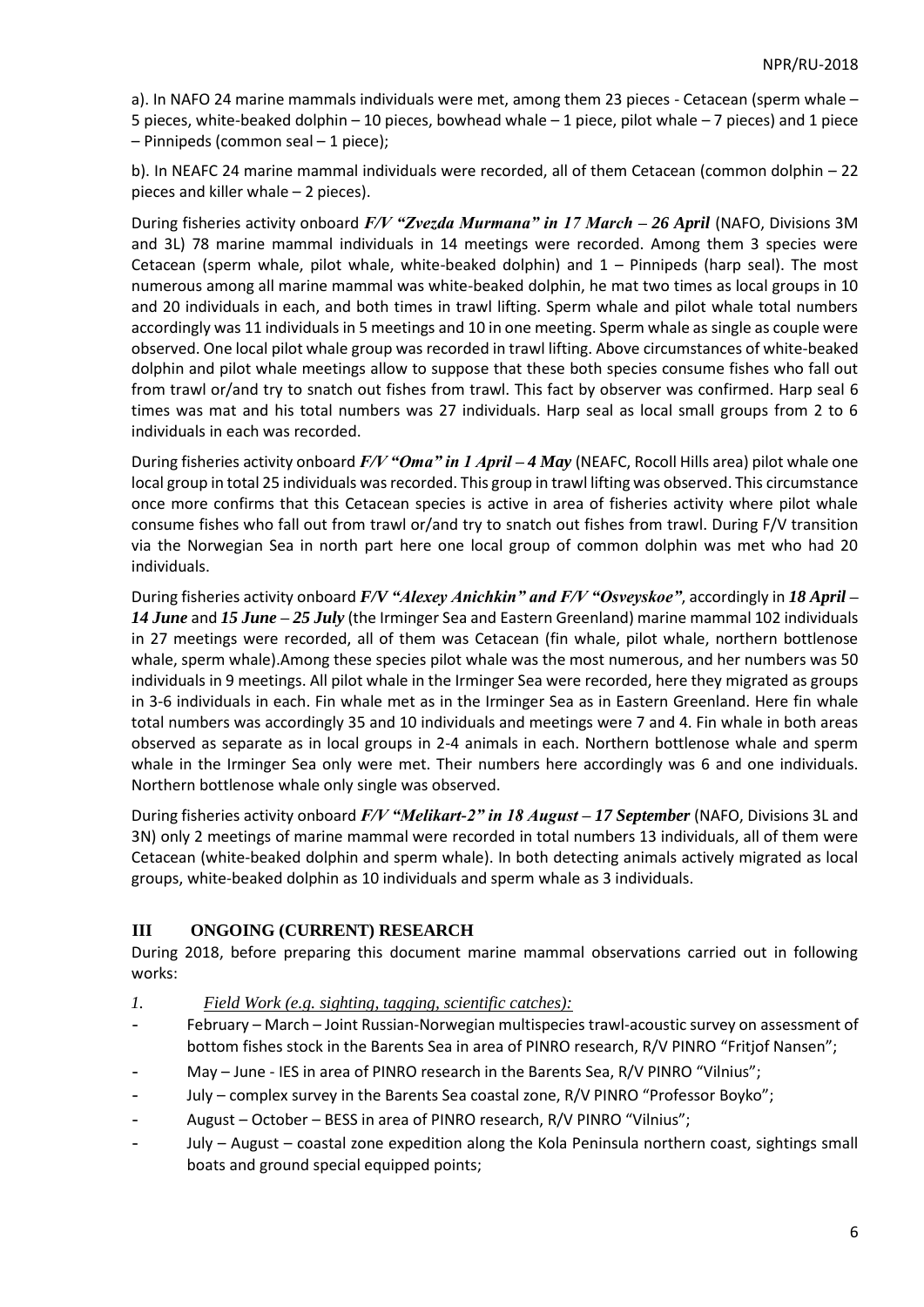- September coastal zone expedition in the White Sea in local sections along Kola Peninsula southern coast, sightings small boats and ground special equipped points.
	- *2. Marine mammals accounting (quantity and position) special touched observers or PINRO specialists onboard F/V – additional research (other research):*
- March June NAFO, F/V "Zvezda Murmana";
- April September the Irminger Sea, NAFO, F/V "Kolomenskoe"; April October the Irminger Sea, NAFO, F/V "Josif Shmelikin";
- June October NAFO, F/V "Melikart-3".

Results all above research will be presented in Russian NPR in next NAMMCO SC meeting in

2019.

### **IV ADVICE GIVEN AND MANAGEMENT MEASURES TAKEN**

Studying and understanding situation with the White Sea/Barents Sea harp seal population stock for briefly – harp seal is paramount and principal direction the Russian and PINRO research in the North Atlantic area on marine mammal. This reason principal advices given and measures taken for this marine mammal species will be presented below.

As it is known that main advices and proposals on harp seal stock status assessment and management measures taken including TAC definition in WG ICES meetings on harp and hooded seal (WGHARP) is formed. Last WGHARP in Copenhagen (Denmark) during 26-30 September 2016 was held (WGHARP-2016). It was joint ICES/NAFO/NAMMCO meeting. Advices from WGHARP traditionally underlie for taking of final solution about measures regulatory by removal this Pinnipeds which establish in annual sessions of Joint Russian-Norwegian Fisheries Commission (JRNFC). This circumstance is caused that the White Sea/Barents Sea harp seal population stock exploits by Russia and Norway jointly.

In WGHARP-2016 taking into consideration results of PINRO research which were got in studying of pup production considerable Pinnipeds species, and also taking into account historical and modern data about biology these animals jointly with catch data, total stock abundance of the White Sea/Barents Sea harp seal population stock on modelling calculation was assessed in 1 408 200 individuals (95% C.I. 1 251 680- 1 564 320).

This reason at present can make conclusion that considerable Pinnipeds stock has good status and stable level, it being known that his removal during about 40 years was lower TAC essentially, and beginning from 2009 this stock don't exploit on difference reasons practically.

Hence above circumstances and also that value of the White Sea/Barents Sea harp seal population stock numbers is in interval between N<sub>max</sub> (maximum historical numbers of considerable Pinnipeds species) and  $N_{70}$  (70% of  $N_{max}$ ) in accord with principles of marine biological resources management and regulatory taking ICES which is harp seal current harp seal stock status allows to make his exploitation on base of ecosystem and social-economic principles approach. This reason in TAC assessment and definition is necessary to use modified population model and employ catch strategy which is based on precautionary approach. Under that in WGHARP-2016 modelled calculations for equilibrium catch level (defines as fixed for each year allowing define numbers of adult animals) were made. As alternative for that was used other approach also which base in catch on level of Potential Biological Removals (PBR). This circumstance was linked that harp seal stock in 2016 by WGHARP participants under taking criterions was characterized as

"poor data". This circumstance was caused that last harp seal reproductive rates available were based on data from 2006, i.e. more than 5 years. After carried out calculations and got data analyze was taken solution and prepared advice that the most acceptable is scenario which based on equilibrium catch level. It allows define TAC for the White Sea/Barents Sea harp seal population stock in numbers in 10 090